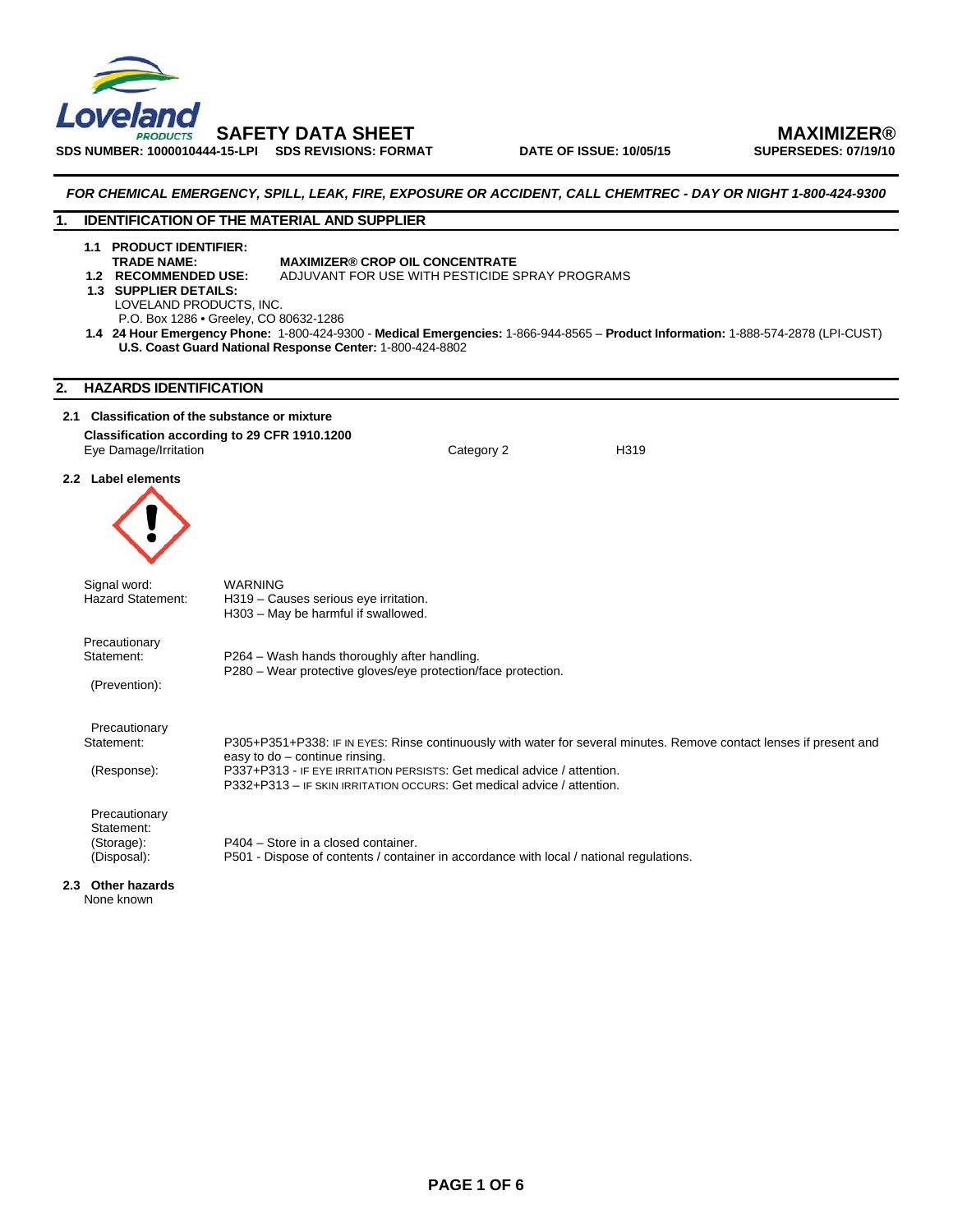

# **3. COMPOSITION, INFORMATION ON INGREDIENTS**

#### **3.1 Substances**

#### **3.2 Mixtures**

#### **Classification according to 29 CFR 1910.1200**

| Chemical Name:                                             | CAS No.        | Classification                           | Concentration<br>$\lceil\% \rceil$ |
|------------------------------------------------------------|----------------|------------------------------------------|------------------------------------|
| Agricultural paraffinic oil and emulsifying<br>surfactants | <b>Mixture</b> | Eye Irrit. 2; H319<br>Acute tox. 5: H303 | 100.00                             |

# **4. FIRST AID MEASURES**

|                                                                                                                                                                                                                                                                                                | 4.1 Description of First Aid Measures<br>General Advice:          | Get medical attention if symptoms occur.                                                                                                                                                                                         |  |  |  |
|------------------------------------------------------------------------------------------------------------------------------------------------------------------------------------------------------------------------------------------------------------------------------------------------|-------------------------------------------------------------------|----------------------------------------------------------------------------------------------------------------------------------------------------------------------------------------------------------------------------------|--|--|--|
|                                                                                                                                                                                                                                                                                                | If on skin or clothing:                                           | Take off contaminated clothing. Rinse skin immediately with plenty of water for 15-20 minutes. Call a poison control center or<br>doctor for treatment advice.                                                                   |  |  |  |
|                                                                                                                                                                                                                                                                                                | If in eyes:                                                       | Hold eye open and rinse slowly and gently with water for 15-20 minutes. Remove contact lenses, if present, after the first 5<br>minutes, then continue rinsing eye. Call a poison control center or doctor for treatment advice. |  |  |  |
|                                                                                                                                                                                                                                                                                                | If inhaled:                                                       | Move person to fresh air. If person is not breathing, call 911 or an ambulance, then give artificial respiration, preferable by<br>mouth-to-mouth, if possible. Call a poison control center or doctor for treatment advice.     |  |  |  |
| If swallowed:<br>Call a poison control center or doctor immediately for treatment advice. Have person sip a glass of water if able to<br>swallow. Do not induce vomiting unless told to do so by a poison control centre or doctor. Do not give anything by mouth<br>to an unconscious person. |                                                                   |                                                                                                                                                                                                                                  |  |  |  |
|                                                                                                                                                                                                                                                                                                | Symptoms:                                                         | 4.2 Most Important Symptoms and Effects, Acute and Delayed<br>Eyes: Causes serious eye irritation.<br>Ingestion: May be harmful if swallowed.<br>4.3 Immediate Medical Attention and Special Treatment                           |  |  |  |
|                                                                                                                                                                                                                                                                                                | Treatment:                                                        | Treat symptomatically. Symptoms may be delayed.<br>FOR A MEDICAL EMERGENCY INVOLVING THIS PRODUCT CALL: 1-866-944-8565<br>Take container, label or product name with you when seeking medical attention.                         |  |  |  |
|                                                                                                                                                                                                                                                                                                | <b>NOTES TO PHYSICIAN:</b><br>patient.                            | No specific antidote. Treatment of exposure should be directed at the control of symptoms and the clinical condition of the                                                                                                      |  |  |  |
| 5.                                                                                                                                                                                                                                                                                             | <b>FIRE FIGHTING MEASURES</b>                                     |                                                                                                                                                                                                                                  |  |  |  |
|                                                                                                                                                                                                                                                                                                | 5.1 EXTINGUISHING MEDIA:<br>Suitable Extinguishing Media:         | Alcohol resistant foam, dry chemical, carbon dioxide $(CO2)$ , water spray. Do not use water jet as this                                                                                                                         |  |  |  |
|                                                                                                                                                                                                                                                                                                |                                                                   | will spread the fire.<br>5.2 SPECIAL HAZARDS ARISING FROM THE SUBSTANCE OR MIXTURE:                                                                                                                                              |  |  |  |
|                                                                                                                                                                                                                                                                                                | Specific Hazards During Firefighting:                             | Combustion may yield smoke, and other product of incomplete combustion. Oxides of carbon,<br>oxides of sulfur, oxides of nitrogen, and oxides of phosphorous may also be formed.                                                 |  |  |  |
|                                                                                                                                                                                                                                                                                                | 5.3 SPECIAL PROTECTIVE EQUIPMENT AND PRECAUTIONS FOR FIREFIGHTERS |                                                                                                                                                                                                                                  |  |  |  |

Special Protective Equipment for Firefighters: Self-contained breathing apparatus and full protective gear should be worn in fighting large fires involving chemicals. Use water spray to keep fire exposed containers cool. Keep people away. Isolate fire and deny unnecessary entry.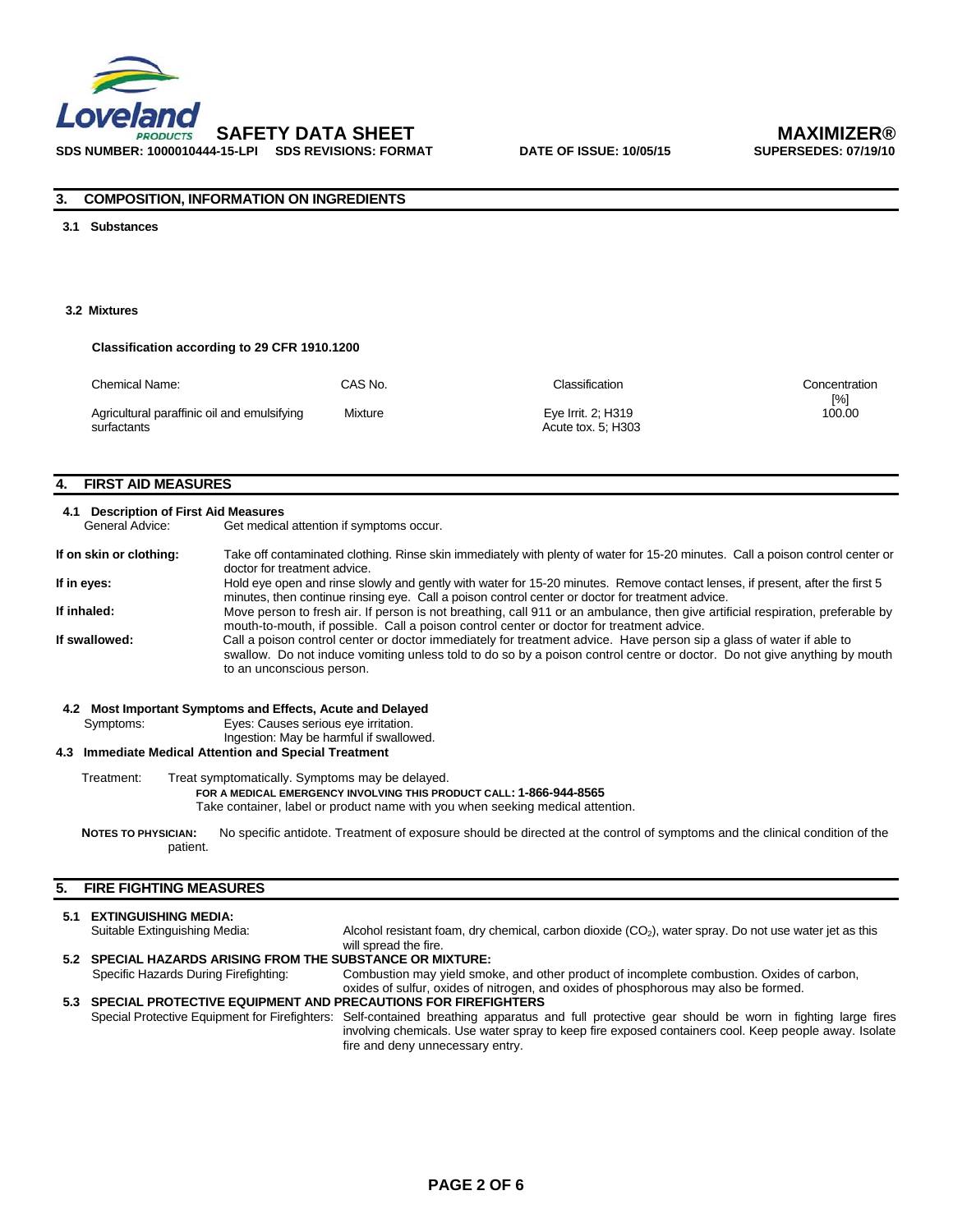

| 6.                                             | <b>ACCIDENTAL RELEASE MEASURES</b>                                      |                                                                                                                                                                                                                                                                                                                                                                                                                          |  |  |  |  |
|------------------------------------------------|-------------------------------------------------------------------------|--------------------------------------------------------------------------------------------------------------------------------------------------------------------------------------------------------------------------------------------------------------------------------------------------------------------------------------------------------------------------------------------------------------------------|--|--|--|--|
|                                                | 6.1 PERSONAL PRECAUTIONS, PROTECTIVE EQUIPMENT AND EMERGENCY PROCEDURES |                                                                                                                                                                                                                                                                                                                                                                                                                          |  |  |  |  |
|                                                | <b>Personal Precautions:</b>                                            | Avoid inhalation of vapors and spray mist and contact with skin and eyes. Ensure adequate ventilation.<br>Wear suitable protective clothing.                                                                                                                                                                                                                                                                             |  |  |  |  |
|                                                | <b>6.2 ENVIRONMENTAL PRECAUTIONS</b>                                    |                                                                                                                                                                                                                                                                                                                                                                                                                          |  |  |  |  |
|                                                | <b>Environmental Precautions:</b>                                       | Prevent further leakage or spillage if safe to do so. Do not contaminate water. Do not allow to enter<br>drains, sewers, or watercourses.                                                                                                                                                                                                                                                                                |  |  |  |  |
|                                                | 6.3 METHODS AND MATERIALS FOR CONTAINMENT AND CLEAN-UP                  |                                                                                                                                                                                                                                                                                                                                                                                                                          |  |  |  |  |
|                                                | Methods for Clean-Up:                                                   | Large Spills: Stop the flow of material, if this is without risk. Dike the spilled material, where this is<br>possible. Absorb in vermiculite, dry sand or earth and place into containers. After removal flush<br>contaminated area thoroughly with water.                                                                                                                                                              |  |  |  |  |
|                                                |                                                                         | Small Spills: Wipe up with absorbent material (e.g. cloth, fleece). Clean surface thoroughly to<br>remove residual contamination.                                                                                                                                                                                                                                                                                        |  |  |  |  |
|                                                |                                                                         | Never return spills to original containers for re-use.                                                                                                                                                                                                                                                                                                                                                                   |  |  |  |  |
|                                                |                                                                         |                                                                                                                                                                                                                                                                                                                                                                                                                          |  |  |  |  |
|                                                | <b>HANDLING AND STORAGE</b>                                             |                                                                                                                                                                                                                                                                                                                                                                                                                          |  |  |  |  |
|                                                |                                                                         |                                                                                                                                                                                                                                                                                                                                                                                                                          |  |  |  |  |
|                                                | 7.1 PRECAUTIONS FOR SAFE HANDLING:                                      |                                                                                                                                                                                                                                                                                                                                                                                                                          |  |  |  |  |
|                                                | Advice on Safe Handling:                                                | Avoid inhalation of mists, vapors / spray and contact with eyes, skin and clothing. Do not breathe<br>mists or vapor. Wear personal protective equipment. Do not use in areas without adequate<br>ventilation. Avoid prolonged exposure. Wash thoroughly after handling. Do not empty into drains.<br>Handle and open container with care. Use care in handling/storage. Wash before eating, drinking<br>and/or smoking. |  |  |  |  |
|                                                | <b>7.2 CONDITIONS FOR SAFE STORAGE:</b>                                 |                                                                                                                                                                                                                                                                                                                                                                                                                          |  |  |  |  |
| Requirements for Storage Areas and Containers: |                                                                         | Store in cool, dry place. Store in original container. Keep tightly closed. Do not reuse empty<br>container. If stored below 20°F (-6°C) for an extended period, product may become cloudy<br>and thicken. Raise temperature above 32°F (0°C) and product will return to clear, fluid<br>state. Do not contaminate water, food or feed by storage or disposal.                                                           |  |  |  |  |

### **8. EXPOSURE CONTROLS / PERSONAL PROTECTION**

| 8.1 | <b>CONTROL PARAMETERS:</b>                        |            |                                                                                                                                                      |  |
|-----|---------------------------------------------------|------------|------------------------------------------------------------------------------------------------------------------------------------------------------|--|
|     | <b>OCCUPATIONAL EXPOSURE LIMITS</b>               |            |                                                                                                                                                      |  |
|     | U.S. Workplace Exposure Level (ACGIH) TLVs        |            |                                                                                                                                                      |  |
|     | <b>Components</b>                                 | Type       | Value                                                                                                                                                |  |
|     | None listed                                       | TWA        |                                                                                                                                                      |  |
|     |                                                   | <b>TWA</b> |                                                                                                                                                      |  |
|     | U.S. Workplace Exposure Level (OSHA) PELs         |            |                                                                                                                                                      |  |
|     | <b>Components</b>                                 | Type       | Value                                                                                                                                                |  |
|     | None listed                                       | TWA        |                                                                                                                                                      |  |
|     |                                                   | <b>TWA</b> |                                                                                                                                                      |  |
|     |                                                   |            |                                                                                                                                                      |  |
|     | <b>Biological limit values</b>                    |            |                                                                                                                                                      |  |
|     | <b>ACGIH Biological Exposure Indices</b>          |            |                                                                                                                                                      |  |
|     | <b>Components</b>                                 | Value      | <b>Specimen</b>                                                                                                                                      |  |
|     | No listings                                       |            |                                                                                                                                                      |  |
|     |                                                   |            |                                                                                                                                                      |  |
|     | <b>8.2 EXPOSURE CONTROLS:</b>                     |            |                                                                                                                                                      |  |
|     | <b>Engineering Measures</b>                       |            |                                                                                                                                                      |  |
|     |                                                   |            | Provide adequate general and local exhaust ventilation. Observe Occupational Exposure Limits and minimize the risk of inhalation of vapors and spray |  |
|     | mists. Provide eyewash station and safety shower. |            |                                                                                                                                                      |  |
|     |                                                   |            |                                                                                                                                                      |  |

Eye / Face Protection: Goggles or shielded safety glasses are recommended.Skin Protection: Coveralls worn over long-sleeved shirt and long pants. Chemical-resistant gloves. Chemical-resistant footwear plus socks. Respiratory Protection: In case of inadequate ventilation or risk of inhalation of mists or vapors, use suitable respiratory equipment approved by MSHA/NIOSH. Wear respiratory protection during operations where spraying or misting occurs. If respirators are used, a program should be in place to assure compliance with 29 CFR 1910.134, the OSHA Respiratory Protection standard. Wear air supplied respiratory protection if exposure concentrations are unknown.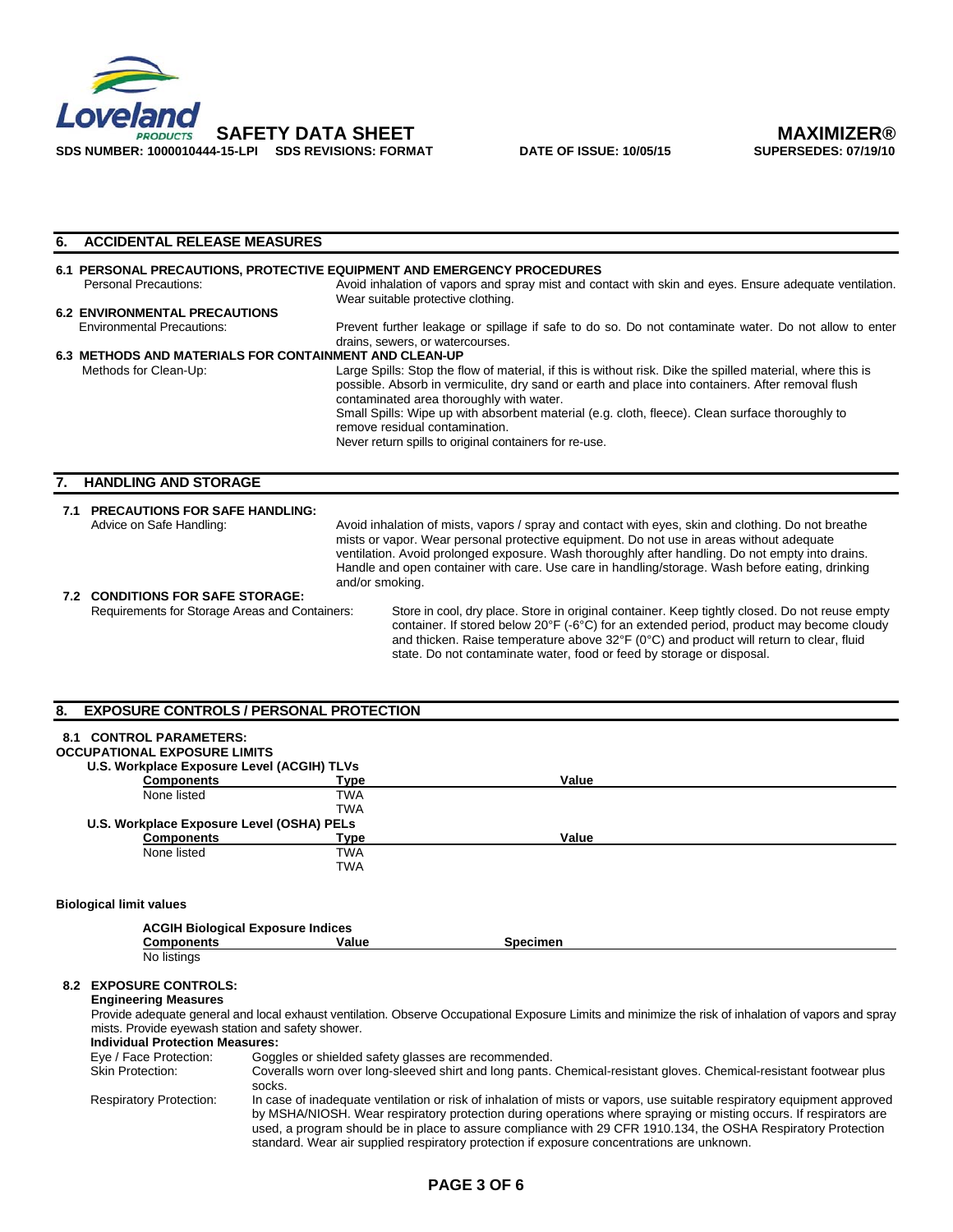

# **9. PHYSICAL AND CHEMICAL PROPERTIES**

| 9.1   | APPEARANCE :                                                                                                   | Liquid                                                                                              |
|-------|----------------------------------------------------------------------------------------------------------------|-----------------------------------------------------------------------------------------------------|
|       | ODOR:                                                                                                          | Hydrocarbon.                                                                                        |
|       | ODOR THRESHOLD:                                                                                                | No data available.                                                                                  |
|       | COLOR:                                                                                                         | Pale-colored.                                                                                       |
|       | pH:                                                                                                            | $5.0 - 7.0$ (1% solution)                                                                           |
|       | MELTING POINT / FREEZING POINT: No data available                                                              |                                                                                                     |
|       | BOILING POINT:                                                                                                 | No data available                                                                                   |
|       | <b>FLASH POINT:</b>                                                                                            | $>$ 200°F (93.3°C) / TCC                                                                            |
|       | FLAMMABILILITY (solid, gas): No data available.                                                                |                                                                                                     |
|       |                                                                                                                | UPPER / LOWER FLAMMABILITY OR EXPLOSIVE LIMITS: No data available.                                  |
|       | VAPOR PRESSURE: No data available.                                                                             |                                                                                                     |
|       | SOLUBILITY: And the solution of the solution of the solution of the solution of the solution of the solution o | Insoluble                                                                                           |
|       |                                                                                                                | PARTITION CO-EFFICIENT, n-OCTANOL / WATER: No data available.                                       |
|       | AUTO-IGNITION TEMPERATURE: No data available.                                                                  |                                                                                                     |
|       | DECOMPOSITION TEMPERATURE: No data available                                                                   |                                                                                                     |
|       | VISCOSITY, dynamic: No data available                                                                          |                                                                                                     |
|       | SPECIFIC GRAVITY (Water = 1): $0.82 - 0.87$ g/ml                                                               |                                                                                                     |
|       | DENSITY:                                                                                                       | $6.84 - 7.27$ lbs./gal / $0.82 - 0.87$ kg/L                                                         |
| Note: |                                                                                                                | These physical data are typical values based on material tested but may vary from sample to sample. |
|       |                                                                                                                |                                                                                                     |

Typical values should not be construed as a guaranteed analysis of any specific lot or as specification items.

# **10. STABILITY AND REACTIVITY**

# **10.1 REACTIVITY**

Stable

- **10.2 CHEMICAL STABILITY**
- Stable under normal temperature conditions **10.3 POSSIBILITY OF HAZARDOUS REACTIONS**
- Will not polymerize.

 **10.4 CONDITIONS TO AVOID** 

- Extreme heat, open flames, sparks and other sources of ignition.
- **10.5 INCOMPATIBILE MATERIALS**
- Oxidizing agents.
- **10.6 HAZARDOUS DECOMPOSITION PRODUCTS**

None anticipated under normal use conditions.

# **11 TOXICOLOGICAL INFORMATION**

#### **11.3 LIKELY ROUTES OF EXPOSURE**

Eye contact. Ingestion. LC<sub>50</sub> (rat): No data available  **LD50 Oral (rat):** 2,500 mg/kg **LD<sub>50</sub> Dermal (rat):** 2,500 mg/kg **Acute Toxicity Estimates:** May be harmful if swallowed **Skin Irritation (rabbit):** No data available.  **Eye Irritation (rabbit):** Causes serious eye irritation.  **Specific Target Organ Toxicity:** Single exposure: No data available. **Aspiration:** No data available **Skin Sensitization (guinea pig):** Not a sensitizer  **Carcinogenicity:** No data available **Germ Cell Mutagenicity:** No data available **Interactive Effects:** None known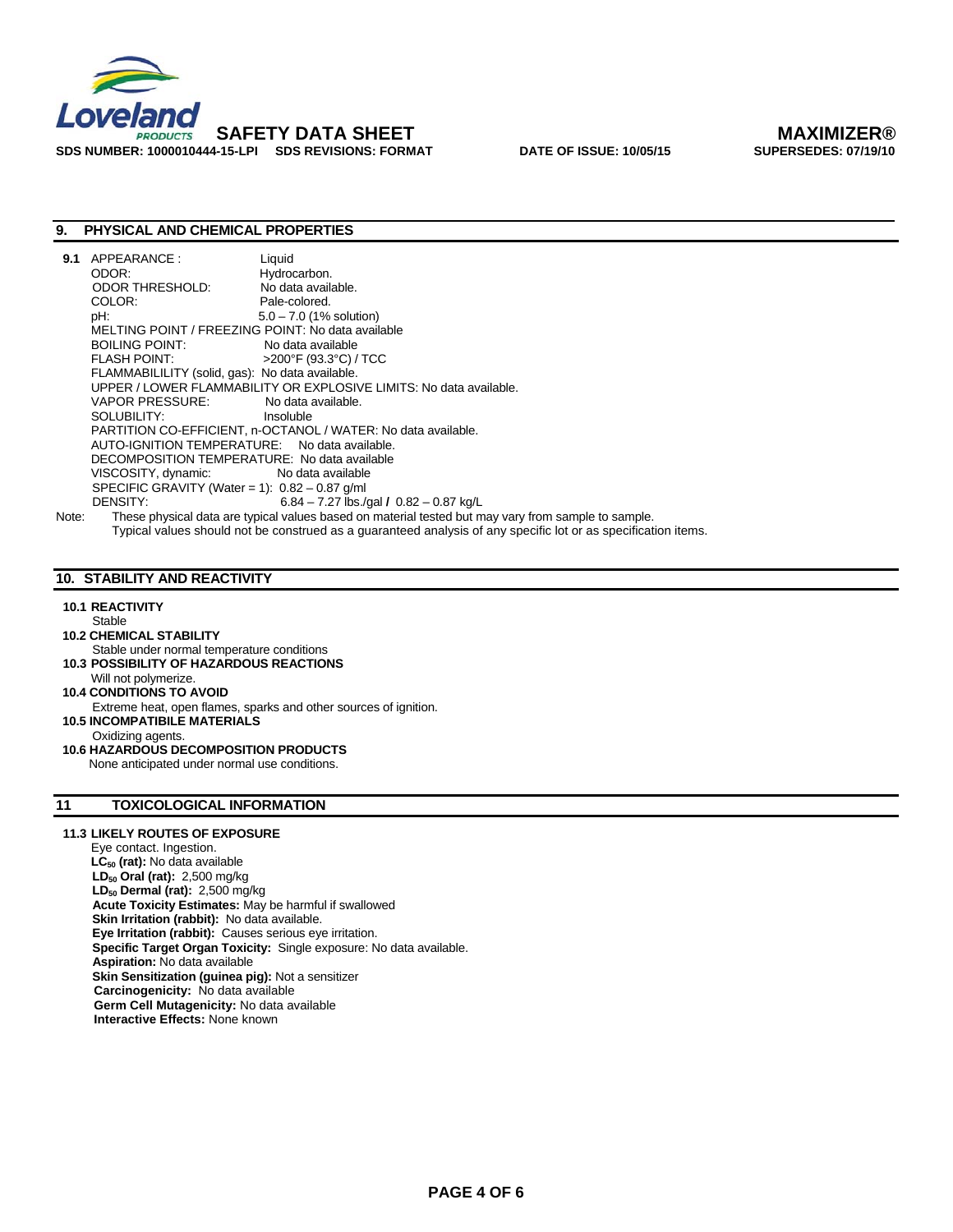

# **12 ECOLOGICAL INFORMATION**

### **12.3 ECOTOXICITY**

The product is not classified as environmentally hazardous. However, this does not exclude the possibility that large or frequent spills can have a harmful or damaging effect on the environment. This product is not intended for use in aquatic settings. **Ecotoxicological Data** 

|                                           |                                                                    | <b>Species</b> | <b>Test Results</b> |  |
|-------------------------------------------|--------------------------------------------------------------------|----------------|---------------------|--|
| Product                                   |                                                                    |                |                     |  |
| No data available.                        |                                                                    |                |                     |  |
|                                           |                                                                    |                |                     |  |
|                                           | Drift or runoff may adversely affect non-target plants.            |                |                     |  |
| Do not apply directly to water.           |                                                                    |                |                     |  |
|                                           | Do not contaminate water when disposing of equipment wash water.   |                |                     |  |
|                                           | Do not apply when weather conditions favor drift from target area. |                |                     |  |
|                                           |                                                                    |                |                     |  |
| <b>12.2 PERSISTENCE AND DEGRADABILITY</b> |                                                                    |                |                     |  |
| Biodegradability:                         | No data available                                                  |                |                     |  |
| <b>12.3 BIOACCUMULATIVE POTENTIAL</b>     |                                                                    |                |                     |  |
| Bioaccumulation:                          | No data available.                                                 |                |                     |  |
| <b>12.4 MOBILITY IN SOIL</b>              |                                                                    |                |                     |  |
| No data available.                        |                                                                    |                |                     |  |
| <b>12.5 OTHER ADVERSE EFFECTS</b>         |                                                                    |                |                     |  |
| Assessment:                               | No data available.                                                 |                |                     |  |

### **13 DISPOSAL CONSIDERATIONS**

#### **13.1 WASTE TREATMENT METHODS**

Wastes may be disposed of on site or at an approved waste disposal facility. Triple rinse (or equivalent), adding rinse water to spray tank. Offer container for recycling or dispose of in a sanitary landfill or by other procedures approved by appropriate authorities. Recycling decontaminated containers is the best option of container disposal. The Agricultural Container Recycling Council (ACRC) operates the national recycling program. To contact your state and local ACRC recycler visit the ACRC web page at http://www.acrecycle.org/. Do not contaminate water, food or feed by storage or disposal.

# **14 TRANSPORT INFORMATION**

#### **14.3 LAND TRANSPORT**

**DOT Shipping Description:** NOT REGULATED BY DOT. **U.S. Surface Freight Classification:** ADHESIVES, ADJUVANTS, SPREADERS OR STICKERS (NMFC 4610; CLASS 60)

#### **15 REGULATORY INFORMATION**

# **15.1 SAFETY, HEALTH AND ENVIRONMENTAL REGULATIONS**

# **NFPA & HMIS Hazard Ratings:** NFPA **NETA HMIS**

- 1 Health 0 Least 1 Health
	-
	-
- 3 High B PPE<br>4 Severe **Severe**
- 
- 
- 0 Flammability 1 Slight 0 Flammability<br>0 Instability 2 Moderate 0 Reactivity 0 Instability 2 Moderate 0 Reactivity
	-